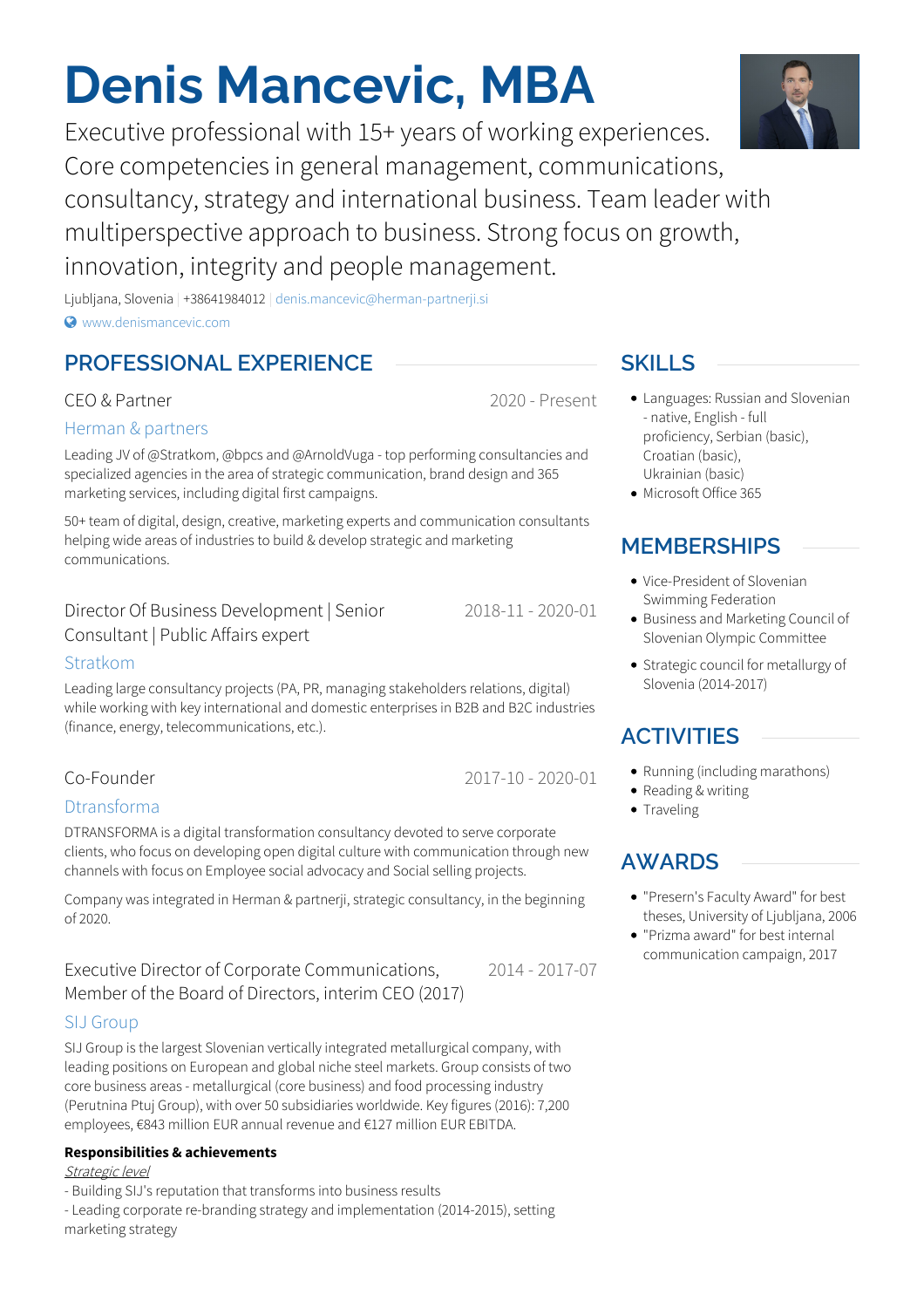- Creating winning internal communication strategy that influence employee engagement

- Leading roadshow presentations (2014-2017)

- Manage effective sponsorship and donation policy on a Group level

- Managing GR/Public Affairs

Operational level

- Official spokesperson of SIJ Group

- Leading Corporate communication team, including areas of external communication

(PR, branding), internal communications, GR/PA and CSR

- Conducting Financial reports - annual and semi-annual reports (2014-2016)

- Issues and crisis management (in b2b and b2c segments)

### Economic counselor

2009 - 2014

### Embassy of the Republic of Slovenia in Russian Federation, Moscow

- Managing GR/PA on different political levels (local, regional, national)

-Leading business and political communications on different levels across stakeholders

- Consulting services for Slovenian companies on Russian & CIS business environment and possible market entry strategies

- Analytics and reporting on regulation development in Russia (CIS), including sensitivity analysis and government recommendations

### Sales and marketing director for Eastern Europe

### Telargo Inc, Ljubljana, Slovenia

Fast-growing and leading R&D company in the field of mobile asset management (tracking and supervision systems and solutions).

- Setting, coordination and implementation of sales and marketing activities in the region (Russia, Belarus, Ukraine)

- Monitoring and holding negotiations with potential domestic partners and clients (service providers and/or system integrators)

### Deputy Director

2006 - 2007

2008 - 2009

### First Pension Company, Kiev, Ukraine (subsidiary of Prva Group)

Prva Group in the leading Slovenian insurance provider in the area of pension insurance, with operations in several CEE markets

- Establishment of subsidiary in Kiev (10 employees)

- Leading daily business operations, negotiations with 3rd parties

# **OTHER WORK EXPERIENCES**

Member of the Board of Directors (Non-Executive)

2016 - 2017

### [Perutnina](http://www.perutnina.com) Ptuj Group

Perutnina Ptuj Group (PP Group) is leading Slovenian poultry fresh meat and products production company. Production capacities in 4 countries, 3,600 employees, €250 million annual revenue.

### Freelance columnist, speaker & author

2001 - Present

### Finance, Delo [Newspaper](http://www.delo.si)

Author of numerous articles in Slovenian newspapers and magazines; core topics -<br>business environment & strategy, leadership, international economics, digitalization, etc.

2015-2016: Columnist for Finance Newspaper; 2018-2019: Columnist for Delo Newspaper, leading Slovenian daily.